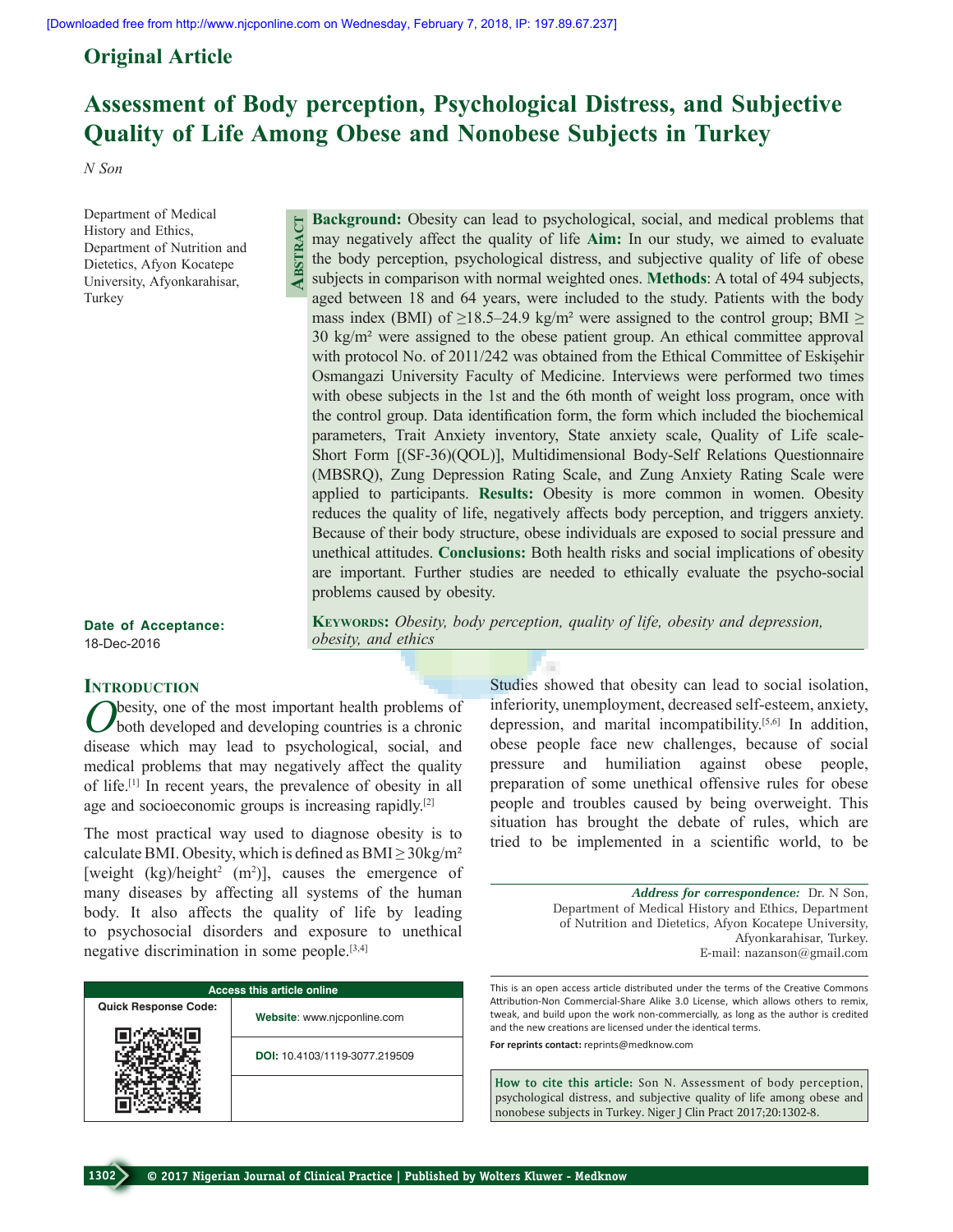ethical. Our aim in this study was to compare the body perceptions, psychological distress, and subjective quality of life of obese and normal-weight adults. We hypothesized that obesity negatively affects both body perception and subjective quality of life which can cause psychological distress.

There are many studies focused on the body perception, quality of life, anxiety and depression levels separately, and most of them were cross-sectional. $[3,4,7,8]$  In this study, we aimed to assess such levels in 1 study and assess the changes of such parameters in obese subjects in a prospective design.

### **Materials and Methods**

This is a prospective study conducted among patients who were admitted to the Endocrine and Metabolic Diseases clinic of Osmangazi University Medical Faculty Hospital, Eskisehir, and a private hospital in the province of Eskişehir, Turkey, between August 2011 and November 2012. Subjects were assigned to two groups as a patient group (n=355) and a control group (n=193). A control group with similar characteristics with the study group were selected from the cases who admitted to our hospital for periodical examinations without any comorbidities. Interviews were performed two times with obese subjects in the 1st month and 6th month of weight loss program, once with the control group upon this time period. All questionnaires were applied by the author with face-to-face interview. At 6th month controls, we reached 301 patients who completed the first interview. 84.7% participation rates have been achieved in the obese group. Voluntary obese patients in the age group of 18–64 years, BMI of  $\geq 30$ kg/m<sup>2</sup> , not receiving any medication, no special training on weight control were assigned to the obese group. Voluntary subjects in the age group of 18-64 years and BMI between 18.5 and 24.5  $\text{kg/m}^2$  were assigned to the control group. An ethical committee approval with protocol No. of 2011/242 was obtained from the Ethical Committee of Eskişehir Osmangazi University Faculty of Medicine, Turkey.

Data were collected using a questionnaire which contained sociodemographic details of respondents such as age, height, and weight. Height (cm) was measured using a stable wall-mount device.Weight was measured using a constant electronic scale (max: 250 kg). BMI was calculated as body mass (kg) divided by height (m) squared. A tape measure was used for waist and hip circumference (cm). The respondents anxiety level was assessed with State-Trait Anxiety inventory (STAI)[8] and Zung Anxiety Rating Scale,<sup>[9]</sup> and depressive symptoms were assessed with Zung Depression Rating Scale.<sup>[10]</sup> Furthermore, respondents quality of life was assessed with

Quality of Life scale-Short Form  $[(SF-36)(QOL)]^{[11-13]}$ and the Multidimensional Body-Self Relations Questionnaire (MBSRQ) (14) was used. All scales and questionnaires were Turkish validated.[8-14] Data were named as Obese (A) for the first data of obese group, Obese (B) for 6th-month data, and Control for the control group data.

#### **Statistical analysis**

All data analyses were performed by using PASW Statistics 18. Continuous variables summarized with *n* (sample size), mean and standard deviation, categorical variables summarized with *n* (sample size), median and 25th-75th percentiles. Non-normally distributed variables were compared with the Mann–Whitney *U* test for independent groups and the Wilcoxon test for dependent two groups. *P* value less than 0.05 ( $P < 0.05$ ) was accepted significant.

## **Results**

A total of 494 subjects were included in this study which consists of 301 obese and 193 control subjects. In the obese group, 220 (73.1%) were female and 81 (26.9%) were male. In the control group, 132 (68.4%) were female and 61 (31.6%) were male [Table 1]. The mean ages were 37.79 years  $(SD = 10.60)$  for the obese group and 33.62 years  $(SD = 8.59)$  for the control group.

At the end of the 6th month, the average body weight of obese group was 92.43±16.73 (-7.57±00.02 kg less than baseline), and BMI was  $34.25 \pm 5.94$  ( $-2.79 \pm 0.1$  less than baseline). These values were statistically significant (*P* < 0.001) [Table 2].

In the SF-36 scale, statistical differences between Obese (A) and Obese (B) were found in favor of Obese (B), for general health perception  $(P < 0.001)$ , mental health  $(P < 0.001)$ , and social functioning  $(P < 0.05)$  subgroups [Table 3].

The State Anxiety Inventory between obese (A) and obese (B) groups revealed a statistically significant

| Table 1: Socio-demographic characteristics of the participants |                     |             |                 |                   |               |  |  |  |
|----------------------------------------------------------------|---------------------|-------------|-----------------|-------------------|---------------|--|--|--|
|                                                                |                     |             | Obese $(n=301)$ | Control $(n=193)$ |               |  |  |  |
|                                                                |                     | $\mathbf n$ | $\frac{0}{0}$   | n                 | $\frac{6}{9}$ |  |  |  |
| Gender                                                         | Female              | 220         | 73,1            | 132               | 68,4          |  |  |  |
|                                                                | Male                | 81          | 26,9            | 61                | 31,6          |  |  |  |
| Married                                                        |                     | 222         | 73,8            | 117               | 60,6          |  |  |  |
| Have child                                                     |                     | 229         | 76,1            | 107               | 55,4          |  |  |  |
| Educational<br><b>Status</b>                                   | Secondary<br>school | 131         | 43.5            | 44                | 22,8          |  |  |  |
|                                                                | High<br>school      | 86          | 28,6            | 68                | 35,2          |  |  |  |
|                                                                | University          | 84          | 27.9            | 81                | 42,0          |  |  |  |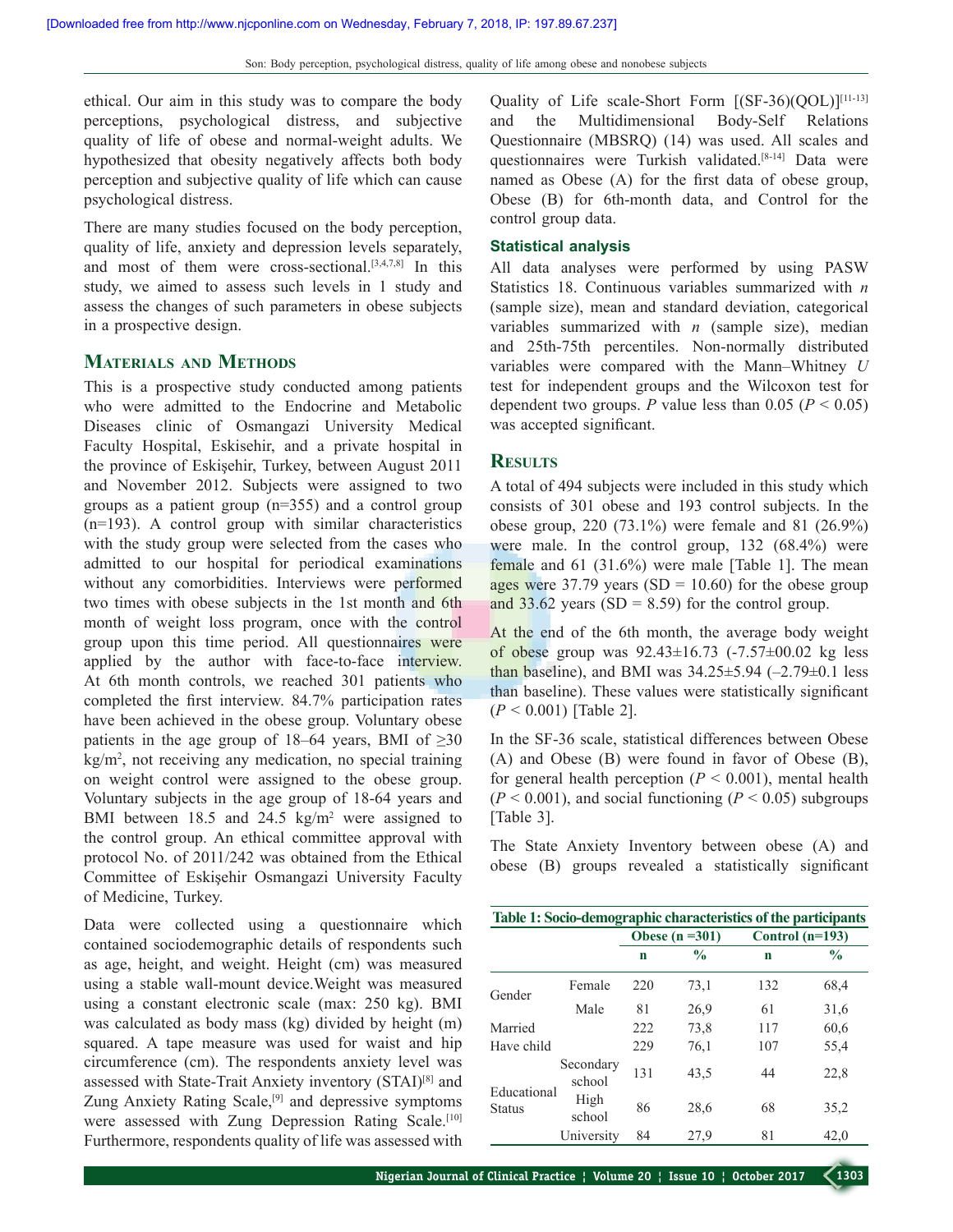| Table 2: Measurement characteristics regarding body structure of participants |                                 |                        |                                           |  |  |  |
|-------------------------------------------------------------------------------|---------------------------------|------------------------|-------------------------------------------|--|--|--|
| <b>Characteristics related to the</b>                                         | <b>Obese</b> (A)                | Obese (B)              | <b>Control</b>                            |  |  |  |
| body structure                                                                | Average (25%-75%)               | Average (25%-75%)      | Average (25%-75%)                         |  |  |  |
|                                                                               | $164.43\pm8.49$                 | $164.43\pm8.49$        | $168.60 \pm 8.30$                         |  |  |  |
| Height                                                                        | 163.00 (159.00-170.00)          | 163.00 (159.00-170.00) | 168.00 (163.00-174.25)                    |  |  |  |
|                                                                               | $100.0 \pm 16.75$               |                        |                                           |  |  |  |
| Weight                                                                        | 96.00 (89.00-108.00)            | $92.43 \pm 16.73$      | $63.26 \pm 9.31$                          |  |  |  |
|                                                                               | $++***$                         | 90.00 (80.00-100.00)   | 61.00 (72.00-90.00)                       |  |  |  |
|                                                                               | $114.45 \pm 13.47$              | $107.42 \pm 12.63$     | $80.38 \pm 11.41$<br>77.00 (87.50-101.50) |  |  |  |
| Waist                                                                         | 112.00 (106.00-122.00)<br>++*** | 98.00 (106.00-115.00)  |                                           |  |  |  |
|                                                                               | $125.66 \pm 11.61$              | $117.96 \pm 10.88$     | $98.58 \pm 8.20$                          |  |  |  |
| Hip                                                                           | 125.00 (117.00-132.00)          |                        |                                           |  |  |  |
|                                                                               | $++***$                         | 110.00 (117.00-125.00) | 97.00 (93.00-104.00)                      |  |  |  |
|                                                                               | $0.91 \pm 0.07$                 | $0.91 \pm 0.07$        | $0.81 \pm 0.06$                           |  |  |  |
| Waist / Hip ratio                                                             | $0.91(0.86-0.95)$               | $0.91(0.85-0.95)$      | $0.80(0.76-0.86)$                         |  |  |  |
|                                                                               | $37.04 \pm 6.04$                |                        |                                           |  |  |  |
| <b>BMI</b>                                                                    | 35.45 (32.60-39.47)             | $34.25 \pm 5.94$       | $22.13 \pm 1.51$                          |  |  |  |
|                                                                               | ++***                           | 32.76 (30.11-36.48)    | 22.30 (20.95-23.26)                       |  |  |  |

†† Differences between A and B are given in A. *P* < 0.05\*, *P* < 0.01\*\*, *P*<0.001\*\*\*.A-B MannWhitney *U*, A-C/B-C Wilcoxon Signed Rank Tests

|                           |                  |            | Table 3: Results of the Quality of Life Questionnaire (SF-36) |                |           |                   |                  |                |                                                 |  |
|---------------------------|------------------|------------|---------------------------------------------------------------|----------------|-----------|-------------------|------------------|----------------|-------------------------------------------------|--|
| <b>Subscales</b>          |                  |            | Obese $(A)$                                                   |                | Obese (B) |                   |                  | <b>Control</b> |                                                 |  |
|                           | Min              | <b>Max</b> | Average (25%-75%)                                             | <b>Min</b>     |           |                   |                  |                | Max Average (25%-75%) Min Max Average (25%-75%) |  |
|                           |                  |            | 57.05 ± 27.25                                                 |                |           | 55,08±32,43       |                  |                | 82,27±20,70                                     |  |
| Physical functioning      | $\boldsymbol{0}$ | 100        | 60.00                                                         | $\mathbf{0}$   | 100       | 55,00             | $\mathbf{0}$     | 100            | 90,00                                           |  |
|                           |                  |            | $(40.00 - 80.00)$                                             |                |           | $(15,00-85,00)$   |                  |                | $(70-100)$                                      |  |
|                           |                  |            | $\dagger$ ins, $\dagger$ ***                                  |                |           | $+***$            |                  |                |                                                 |  |
|                           |                  |            | 53.82±38.80                                                   |                |           | 58,05±36,50       |                  |                | 83,41±26,94                                     |  |
|                           | $\boldsymbol{0}$ | 100        | 50.00                                                         | $\theta$       | 100       | 50,00             | $\mathbf{0}$     | 100            | 100                                             |  |
| Physical role limitations |                  |            | $(25.00 - 100.00)$                                            |                |           | $(25,00-100,00)$  |                  |                | $(75,00-100,00)$                                |  |
|                           |                  |            | $\dagger$ ins, $\dagger$ ***                                  |                |           | +***              |                  |                |                                                 |  |
|                           |                  |            | 54.13 ± 30.53                                                 |                |           | 51.01±33.22       |                  |                | 77.19 ± 22.22                                   |  |
| Pain                      | $\theta$         | 100        | 54.00                                                         | $\overline{0}$ | 100       | 52.00             | $\theta$         | 100            | 80.00                                           |  |
|                           |                  |            | $(32.00 - 74.00)$                                             |                |           | $(11.50 - 74.00)$ |                  |                | $(62.00 - 100.00)$                              |  |
|                           |                  |            | $\dagger$ ins, $\dagger$ ***                                  |                |           | $+***$            |                  |                |                                                 |  |
|                           |                  |            | 50.44±22.85                                                   |                |           | $56,97 \pm 18,58$ |                  |                | $67,66 \pm 17,23$                               |  |
| General health            | $\boldsymbol{0}$ | 100        | 52.00                                                         | 5              | 97        | 57,00             | $\theta$         | 100            | 67,00                                           |  |
| perceptions               |                  |            | $(35.00 - 67.00)$                                             |                |           | $(42,00-72,00)$   |                  |                | $(57,00-78,25)$                                 |  |
|                           |                  |            | $++***$ , $+***$                                              |                |           | $+***$            |                  |                |                                                 |  |
|                           |                  |            | 51.49±22.96                                                   |                |           | $51,81 \pm 23,71$ |                  |                | $67,61 \pm 19,63$                               |  |
| Vitality                  | $\boldsymbol{0}$ | 100        | 50.00                                                         | $\overline{0}$ | 100       | 50,00             | $\theta$         | 100            | 70,00                                           |  |
|                           |                  |            | $(35.00 - 70.00)$                                             |                |           | $(35,00-70,00)$   |                  |                | $(55,00-85,00)$                                 |  |
|                           |                  |            | $\dagger$ ins, $\dagger$ ***                                  |                |           | +***              |                  |                |                                                 |  |
|                           |                  |            | 48.83±36.05                                                   |                |           | 51,60±36,34       |                  |                | 73,92±31,81                                     |  |
| Emotional role            | $\boldsymbol{0}$ | 100        | 33.33                                                         | $\mathbf{0}$   | 100       | 33,33             | $\boldsymbol{0}$ | 100            | 100,00                                          |  |
| limitations               |                  |            | $(33.30 - 66.67)$                                             |                |           | $(33,30-100,00)$  |                  |                | $(66, 67 - 100, 00)$                            |  |
|                           |                  |            | $\dagger$ ins, $\dagger$ ***                                  |                |           | +***              |                  |                |                                                 |  |

*Contd...*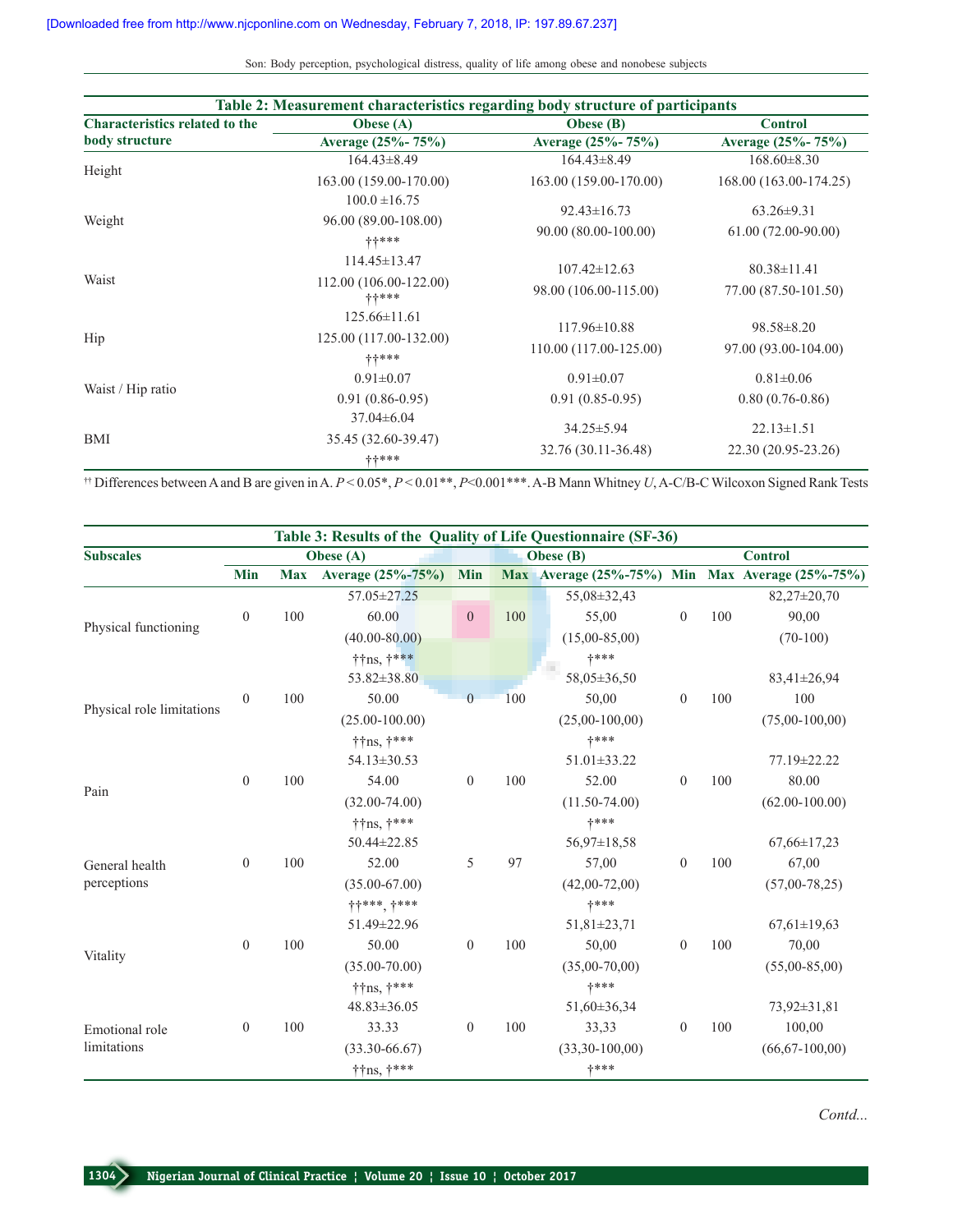| Table 3: Contd   |     |                  |                                                                           |                  |     |                 |                |     |                   |
|------------------|-----|------------------|---------------------------------------------------------------------------|------------------|-----|-----------------|----------------|-----|-------------------|
| <b>Subscales</b> |     | <b>Obese</b> (A) |                                                                           | <b>Obese</b> (B) |     |                 | <b>Control</b> |     |                   |
|                  | Min |                  | Max Average (25%-75%) Min Max Average (25%-75%) Min Max Average (25%-75%) |                  |     |                 |                |     |                   |
|                  |     |                  | $56.57 \pm 22.10$                                                         |                  |     | $61,70\pm16,92$ |                |     | $69,80 \pm 18,05$ |
| Mental health    |     | 100              | 56.00                                                                     |                  | 100 | 56.00           |                | 100 | 72.00             |
|                  |     |                  | $(44.00 - 72.00)$                                                         |                  |     | $(48,00-72,00)$ |                |     | $(56,00-80,00)$   |
|                  |     |                  | ++*** +***                                                                |                  |     | ****            |                |     |                   |

† Differences between A and Control are given in A (Mann Whitney *U*), † Differences between B and Control are given in B (Mann Whitney *U*), <sup>††</sup> Differences between A and B are given in A (Wilcoxon Signed Rank Test),  $P > 0.05$  ns,  $P < 0.05$ \*,  $P < 0.01$ \*\*,  $P < 0.001$ \*\*\*.

| Table 4: Results of the State-Trait Anxiety Inventory |             |      |      |                     |  |  |  |  |  |
|-------------------------------------------------------|-------------|------|------|---------------------|--|--|--|--|--|
|                                                       |             | Min. | Max. | Average (25%-75%)   |  |  |  |  |  |
|                                                       |             |      |      | $42.58 \pm 5.61$    |  |  |  |  |  |
|                                                       | Obese $(A)$ | 28   | 62   | 43.00 (39.00-46.00) |  |  |  |  |  |
|                                                       |             |      |      | ††***, †ns          |  |  |  |  |  |
| <b>STATE</b><br><b>ANXIETY</b>                        |             |      |      | $45.26 \pm 6.60$    |  |  |  |  |  |
|                                                       | Obese (B)   | 27   | 66   | 45.00 (41.00-49.00) |  |  |  |  |  |
|                                                       |             |      |      | $+ * *$             |  |  |  |  |  |
|                                                       |             |      |      | $43.45 \pm 5.42$    |  |  |  |  |  |
|                                                       | Control     | 32   | 55   | 43.00 (40.00-48.00) |  |  |  |  |  |
|                                                       |             |      |      | $48.90\pm6.08$      |  |  |  |  |  |
|                                                       | Obese $(A)$ | 32   | 66   | 48.00 (45.00-53.00) |  |  |  |  |  |
|                                                       |             |      |      | $++***$ , $+**$     |  |  |  |  |  |
| <b>TRAIT</b><br><b>ANXIETY</b>                        |             |      |      | $46,81\pm6,10$      |  |  |  |  |  |
|                                                       | Obese $(B)$ | 28   | 64   | 47,00 (43,00-50,00) |  |  |  |  |  |
|                                                       |             |      |      | †ns                 |  |  |  |  |  |
|                                                       |             |      |      | $47,39 \pm 5,34$    |  |  |  |  |  |
|                                                       | Control     | 36   | 74   | 47,00 (44,00-50,25) |  |  |  |  |  |

<sup>†</sup> Differences between A and Control are given in A (Mann Whitney *U*), †Differences between B and Control are given in B (Mann Whitney *U*), <sup>††</sup>Differences between A and B are given in A (Wilcoxon Signed Rank Test),  $P > 0.05$  ns,  $P < 0.05$ \*,  $P < 0.01$ \*\*,  $P < 0.001$ \*\*\*.

|                        |             |      | <b>Table 5: Results of Zung Anxiety and Depression Scale</b> |                         |
|------------------------|-------------|------|--------------------------------------------------------------|-------------------------|
|                        |             | Min. | Max.                                                         | Average (25%-75%)       |
|                        |             |      |                                                              | $43.27 \pm 10.73$       |
|                        | Obese $(A)$ | 24   | 70                                                           | 42.00 (35.00-50.00)     |
|                        |             |      |                                                              | $+ +$ *, $+$ ***        |
| <b>ZUNG ANXIETY</b>    |             |      |                                                              | $41.59 \pm 9.98$        |
|                        | Obese $(B)$ | 23   | 67                                                           | 43.00 (32.00-49.00)     |
|                        |             |      |                                                              | +***                    |
|                        | Control     | 22   | 70                                                           | $35.34 \pm 8.13$        |
|                        |             |      |                                                              | 34.00 (30.00-40.00)     |
|                        |             |      |                                                              | $42.52 \pm 10.18$       |
|                        | Obese $(A)$ | 20   | 70                                                           | 42.00 (35.00-49.00)     |
|                        |             |      |                                                              | $+ + * *$ , $+ * * * *$ |
| <b>ZUNG DEPRESSION</b> |             |      |                                                              | $44.51 \pm 8.60$        |
|                        | Obese $(B)$ | 24   | 68                                                           | 45.00 (38.00-51.00)     |
|                        |             |      |                                                              | +***                    |
|                        |             |      |                                                              | $36.22 \pm 8.23$        |
|                        | Control     | 20   | 57                                                           | 36.00 (30.00-42.00)     |

<sup>†</sup> Differences between A and Control are given in A (Mann Whitney *U*), <sup>†</sup> Differences between B and Control are given in B (Mann Whitney *U*), <sup>\*†</sup> Differences between A and B are given in A (Wilcoxon Signed Rank Test), *P* > 0.05 ns, *P* < 0.05\*, *P* < 0.01\*\*, *P* < 0.001\*\*\*.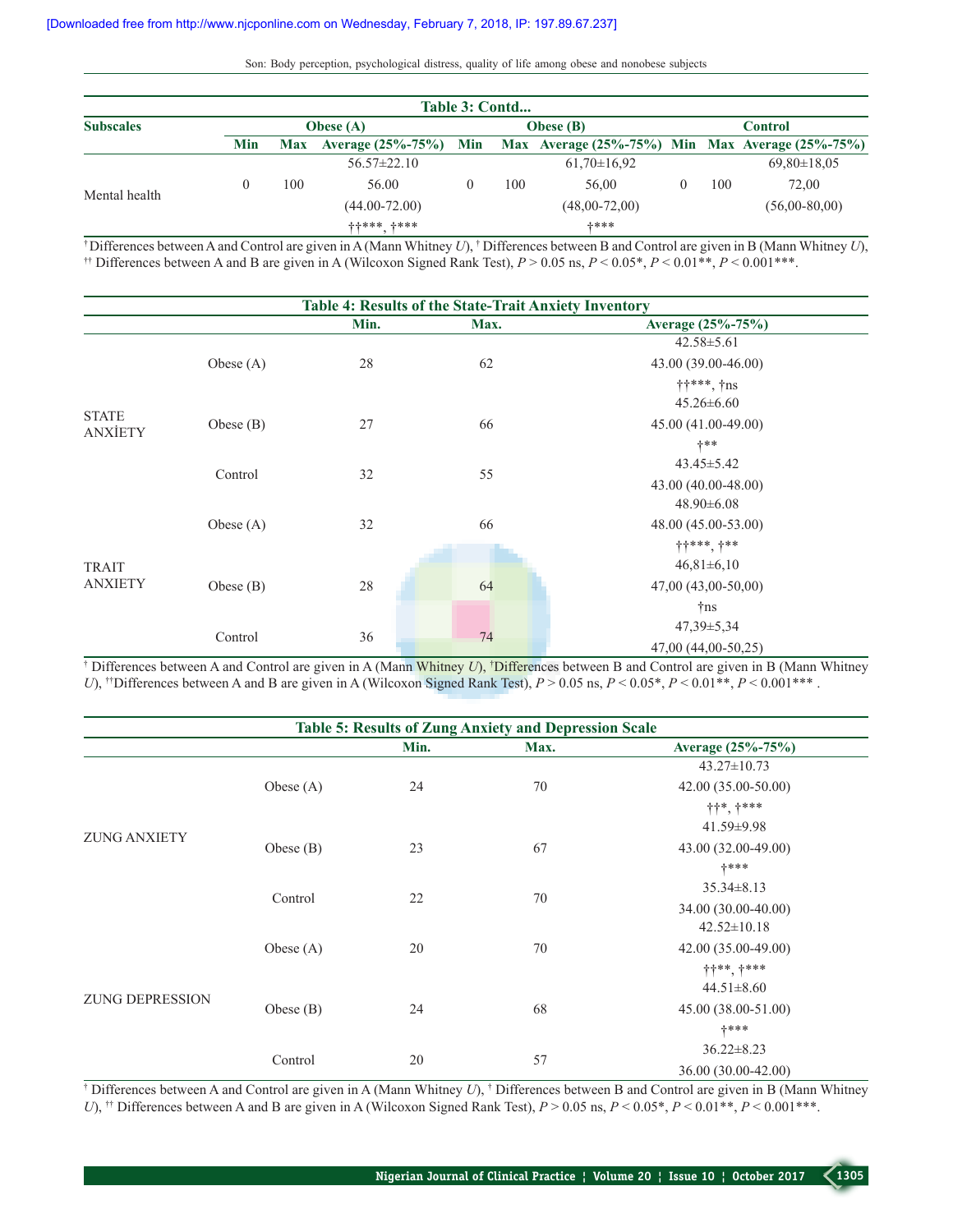| Table 6: Results of Multidimensional Body-Self Relations Questionnaire (MBSRQ) |      |      |                              |      |                |                         |      |   |                            |
|--------------------------------------------------------------------------------|------|------|------------------------------|------|----------------|-------------------------|------|---|----------------------------|
| <b>Subscales</b>                                                               |      |      | Obese $(A)$                  |      |                | Obese (B)               |      |   | <b>Control</b>             |
|                                                                                | Min  |      | Max Average (25%-75%)        | Min  |                | Max Average (25%-75%)   | Min  |   | Max Average (25%-75%)      |
| Appearance                                                                     |      |      | $2.78 \pm 0.84$              |      |                | $3.18 \pm 0.75$         |      |   | $3.90 \pm 0.77$            |
| Evaluation                                                                     | 1    | 5    | $2.83(2.16-3.50)$            | 1,5  | 5              | $3.16(2.66 - 3.66)$     | 1.33 | 5 | $3.83(3.33 - 4.50)$        |
|                                                                                |      |      | $++***$ , $+***$             |      |                | $+***$                  |      |   |                            |
| Appearance                                                                     |      |      | $3.44 \pm 0.73$              |      |                | $3.37 \pm 0.66$         |      |   | $3.86 \pm 0.74$            |
| Orientation                                                                    | 1.6  | 5    | $3.50(2.90-4.00)$            | 1,8  | 5              | $3.30(2.90-3.80)$       | 1.60 | 5 | 3.90 (3.37-4.32)           |
|                                                                                |      |      | $\dagger$ ins, $\dagger$ *** |      |                | $+***$                  |      |   |                            |
| Physical capability                                                            |      |      | $2.93 \pm 0.81$              |      |                | $3.16 \pm 0.67$         |      |   | $3.77 \pm 0.77$            |
| evaluation                                                                     | 1    | 5    | $3.00(2.33-3.50)$            | 1,33 | 5              | $3.16(2.79-3.66)$       | 1.33 | 5 | $3.83(3.16-4.37)$          |
|                                                                                |      |      | $++***$ , +***               |      |                | $+***$                  |      |   |                            |
| Physical capability                                                            |      |      | $2.82 \pm 0.63$              |      |                | $3.05 \pm 0.61$         |      |   | $3.28 \pm 0.69$            |
| orientation                                                                    |      |      | $2.77(2.44-3.11)$            |      |                | $3.11(2.66 - 3.44)$     | 1.67 | 5 | $3.22(2.88-3.69)$          |
|                                                                                | 1.22 | 4.89 | $++***$ , +***               | 1,44 | 4,44           | $+ *$                   |      |   |                            |
| Health evaluation                                                              |      |      | $3.00 \pm 0.83$              |      |                | $3.21 \pm 0.72$         |      |   | $3.67 \pm 0.77$            |
|                                                                                |      |      | $3.00(2.50-3.66)$            |      | 5              | $3.16(2.66-3.66)$       | 1    | 5 | $3.66(3.16-4.16)$          |
|                                                                                | 1    | 5    | $++***$ , $+***$             | 1    |                | +***                    |      |   |                            |
| Health orientation                                                             |      |      | $3.12 \pm 0.69$              |      |                | $3.23 \pm 0.64$         |      |   | $3.59 \pm 0.69$            |
|                                                                                |      |      | $3.12(0.69 - 0.04)$          |      |                | $3.23(0.64-0.03)$       | 1.18 | 5 | $3.59(0.69-0.05)$          |
|                                                                                | 1    | 5    | $\dagger$ +*, $\dagger$ ***  | 1,36 | 4,91           | +***                    |      |   |                            |
| Body areas                                                                     |      |      | $2.38 \pm 0.83$              |      |                | $2.90 \pm 0.89$         |      |   | $3.81 \pm 0.72$            |
| satisfaction                                                                   |      | 4.56 | $2.44(1.77-3.00)$            |      | $\overline{5}$ | $3.00(2.41-3.55)$       | 1    | 5 | 3.88 (3.33-4.33)           |
|                                                                                | 1    |      | $++***$ , $+***$             |      |                | +***                    |      |   |                            |
| Scale total score                                                              |      |      | $168.01 \pm 32.44$           |      |                | $180.35 \pm 30.14$      |      |   | 210.15 ± 32.44             |
| (STS)                                                                          |      |      | 171.50 (155.25-190.00)       |      |                | $181.50(175.00-194.50)$ | 126  |   | 285 206.00 (186.00-227.00) |
|                                                                                | 93   | 263  | $++***$ , $+***$             | 113  | 265            | +***                    |      |   |                            |

<sup>†</sup> Differences between A and Control are given in A (Mann Whitney *U*), <sup>†</sup>Differences between B and Control are given in B (Mann Whitney *U*), <sup>††</sup>Differences between A and B are given in A (Wilcoxon Signed Rank Test),  $P > 0.05$  ns,  $P < 0.05^*$ ,  $P < 0.01^{**}$ ,  $P < 0.001^{***}$ .

difference between the obese and the control groups (B) (*P* < 0.001). The Trait Anxiety Inventory between obese (A) and obese (B) groups, revealed a statistically significant difference in favor of Obese (B)  $(P < 0.001)$ [Table 4].

While the Zung anxiety scale scores decreased from baseline in the obese group ( $P < 0.05$ ), the Zung Depression Scale scores showed a statistically significant increase from the baseline in the obese group  $(P < 0.01)$  [Table 5].

#### **Discussion**

Obesity is related with many metabolic diseases, by adversely affecting the life expectancy and quality of life, by causing psychological and social problems, and is described as a disease of the century.[15,16] In subjects who meet inclusion criteria of our study, higher population of female subjects shows that obesity is more common in women and such finding was similar with other studies.<sup>[17-20]</sup> Also, such a result can indicate that women are more concerned about their weight more than man.

Similar with our results, some studies reported being married, unemployed, and having low level of education as risk factors for obesity.[21,22] According to studies, obese patients have a poor quality of life; also, obesity causes many social and psychosomatic problems which can be improved with weight loss.[23-26]

In our study, consistent with the literature, the evaluation of subscales of quality of life questionnaire revealed statistically significant difference in favor of obese (B) patients in areas of general health  $(P < 0.001)$  and mental health ( $P < 0.001$ ) with compatible weight loss.<sup>[26,27]</sup>

According to our results, in the obese group, scores of trait anxiety scales decreased with weight loss. The negative body image is one of the psychosocial problems caused by increased BMI. Some studies stated that obesity plays a role in emergence of psychopathological conditions ranging from anxiety to psychosis by causing low self-esteem.[17,25,28] Obese people are often stigmatized by their physical appearance and get messages that make them feel bad, incompetent, and ugly.[29,34-35]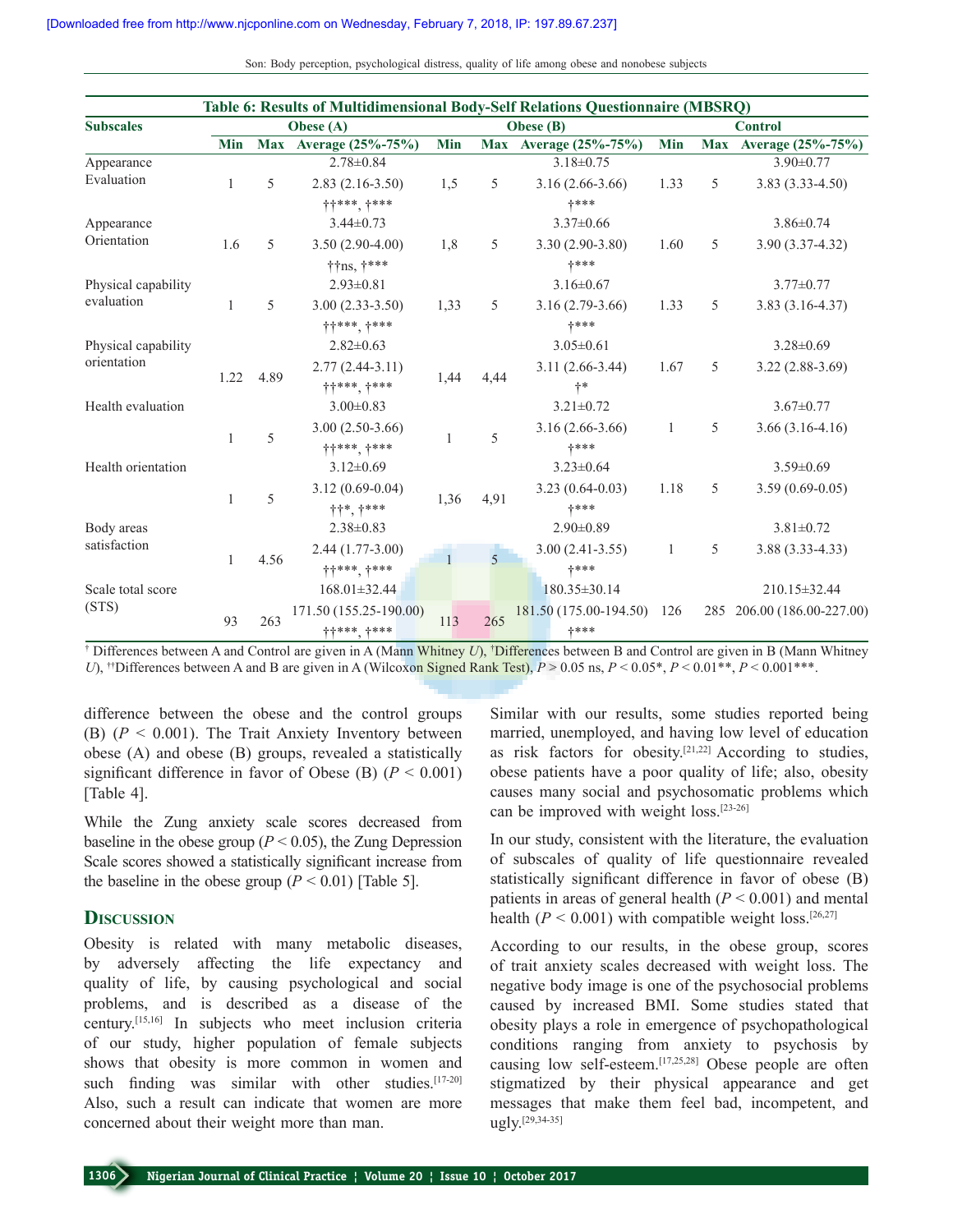In obese people, feeling upset about their body structure, and having poor body image can cause depression, communication disorders, and can negatively affect academic achievement and social relation.[31-36]

Comparison of Obese (A) and Obese (B) group in subscales of Multidimensional Body-Self Relations Questionnaire (MBSRQ) showed positive improvement between 1st and 6th month applications, in appearance evaluation, physical capability evaluation, physical capability orientation, health evaluation, health orientation, body areas satisfaction, and scale total score (STS) except appearance orientation. Determined significances are statistically significant for health orientation, and statistically significant at an advanced level in all other subscales [Table 6]. In addition to the health risks as reported in the literature, obesity also leads to various psychological problems such as depression, self-esteem, and negative body image.[34,35]

According to studies, the depression rate seemed to be increased in relation to BMI.<sup>[5-7,30,36]</sup> Alicia *et al.*,<sup>[37]</sup> in 2009, evaluated obese individuals and obese weight losers, and reported increased physical function, improved general health, feeling more energetic, having increased quality of life, and decreased depression, with weight loss. Similarly, a number of studies have reported that weight loss decreases depression.[38-43] The Zung anxiety scale results are in accordance with the articles defending the idea that obesity increases anxiety.

In conclusion, obesity disease impairs the quality of life of individuals. Quality of life decreases at the same rate that obesity increases. Weight loss increases body satisfaction of obese patients. Weight loss for obese patients increases the quality of life especially in male patients and with increasing education level. Women are more prone to depression than men, and depression increases with low education level. Obesity is a disease that should be treated in all respects. In treatment of obese patients, following Endocrinology examination, creation of individual specific medical nutrition and exercise plans, providing psychological support and most importantly making them feel self-worth are necessary. Members of the treatment team should consist of experts in their field and must demonstrate ethical approach to patients. During the treatment inner voice and expectations of patients should be taken into account.

#### **Acknowledgment**

This article is produced from the thesis of "Ethical evaluation of body perception and quality of life in obese and non-obese subjects". The study has received no financial support. I owe my thanks to Professor Dr. Ömür ŞAYLIGIL for her valuable contributions.

#### **Financial support and sponsorship**  Nil

#### **Conflicts of interest**

There are no conflicts of interest

#### **References**

- 1. Leblanc E, O'connor E, Whitlock EP, Patnode C, Kapka T. Screening/management of obesity in adults. Rockville: AHRQ Publication. 2011;9-40.
- 2. Play L, Pillsbury L. Leveraging Food Technology for Obesity Prevention and Reduction Effords, Psychological consequences of obesity: weight bias and body image in overweight and obese youth. Washington, DC: National Academies; 2011;118.
- 3. Andersen ER. Obesity etiology assessment treatment and prevention. Human Kinetics 2003;3-85.
- 4. Hancock P, Hughes B, Jagger E. The body, culture and society. Great Britain, Biddles Ltd 2000;64-117.
- 5. Bray AG. Contemporary Diagnosis Management of Obesity. A Division of AMM Co. U.S.A. 1998;5-100.
- 6. ÖÇ Çirpar, Muluk NB, Yalçinkaya F, Arikan OK, Oğuztürk Ö, Aslan F. State-Trait Anxiety Inventory (STAI) assessment of mothers with language delayed children. Clin Invest Med 2010;33:E30-E35.
- 7. Saraç F, Parıldar S, Duman E, Saygılı F, Tüzün M, Yılmaz C. Quality of life for obese women and men in Turkey. Prev Chronic Dis 2007;4:A5-Epub 2007 Jun 15.
- 8. Burns CM, Tijhuis MA, Seidell JC. The relationship between quality of life and perceived body weight and dieting history in Dutch men and women. Int J Obes Relat Metab Disord 2001;25:1386-92.
- 9. Mantar A, Yemez B, Alkın T. [The validity and reliability of the Turkish version of the anxiety sensitivity index-3]. Turk Psikiyatri Derg 2010 Fall 21:225-34.
- 10. Baltas A. The Turkish version of Zung's SDS. Neurology Monographs. Istanbul University Faculty of Medicine 1974.
- 11. Pinar R. Reliability and construct validity of the SF-36 in Turkish cancer patients. Qual Life Res 2005;14:259-64.
- 12. Bilge U, Unalacak M, Unluoglu I, Ipek M, Celer O, Akalın A. Relationship between 1, 25-dihydroxy Vitamin D levels and homeostatic model assessment insulin resistance values in obese subjects. Niger J Clin Pract 2015;18:377-80.
- 13. Kocyigit H, Aydemir O, Fisek G, Olmez N, Memis A. Validity and reliability of Turkish version of Short form 36: A study of a patients with romatoid disorder. J Drug Ther (in Turkish) 1999;12:102-6.
- 14. Büyükyilmaz F, Sendir M, Salmond S. Evaluation of body image and self-esteem in patients with external fixation devices: a Turkish perspective. Orthop Nurs 2009;28:169-75.
- 15. Özgür G, Gümüş BA, Palaz C. Investigation of depressive symptom levels of obese individuals and effective factors. *J Anatol Nursing Health Sci* 2008;11:3-5.
- 16. Luppino FS, de Wit LM, Bouvy PF, Stijnen T, Cuijpers P, Penninx BW, *et al*. FG. Overweight, obesity, and depression: a systematic review and meta-analysis of longitudinal studies. 2010;67:220-9.
- 17. Cash TF, Pruzinsky T. Body image New York: A Division of Publications, Inc. 2002;5-210.
- 18. The Management of Overweight and Obesity Working Group, VA/DoD Clinical Practice Guideline for Screening and Management of Overweight and Obesity, Washington. 2006;15- 117.